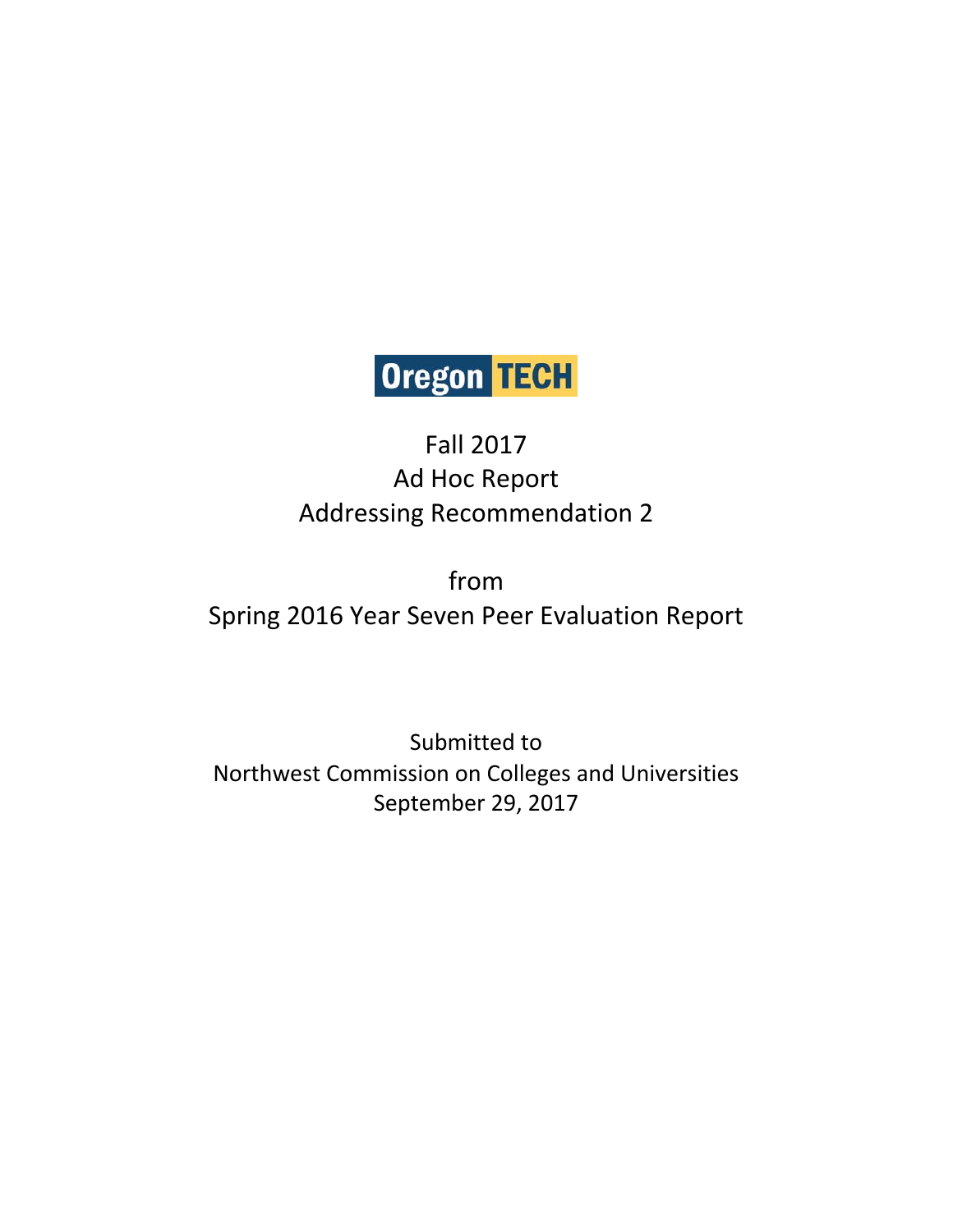# **Table of Contents**

| <b>Introduction</b> |  |
|---------------------|--|
|                     |  |
|                     |  |
| <b>Appendices</b>   |  |
|                     |  |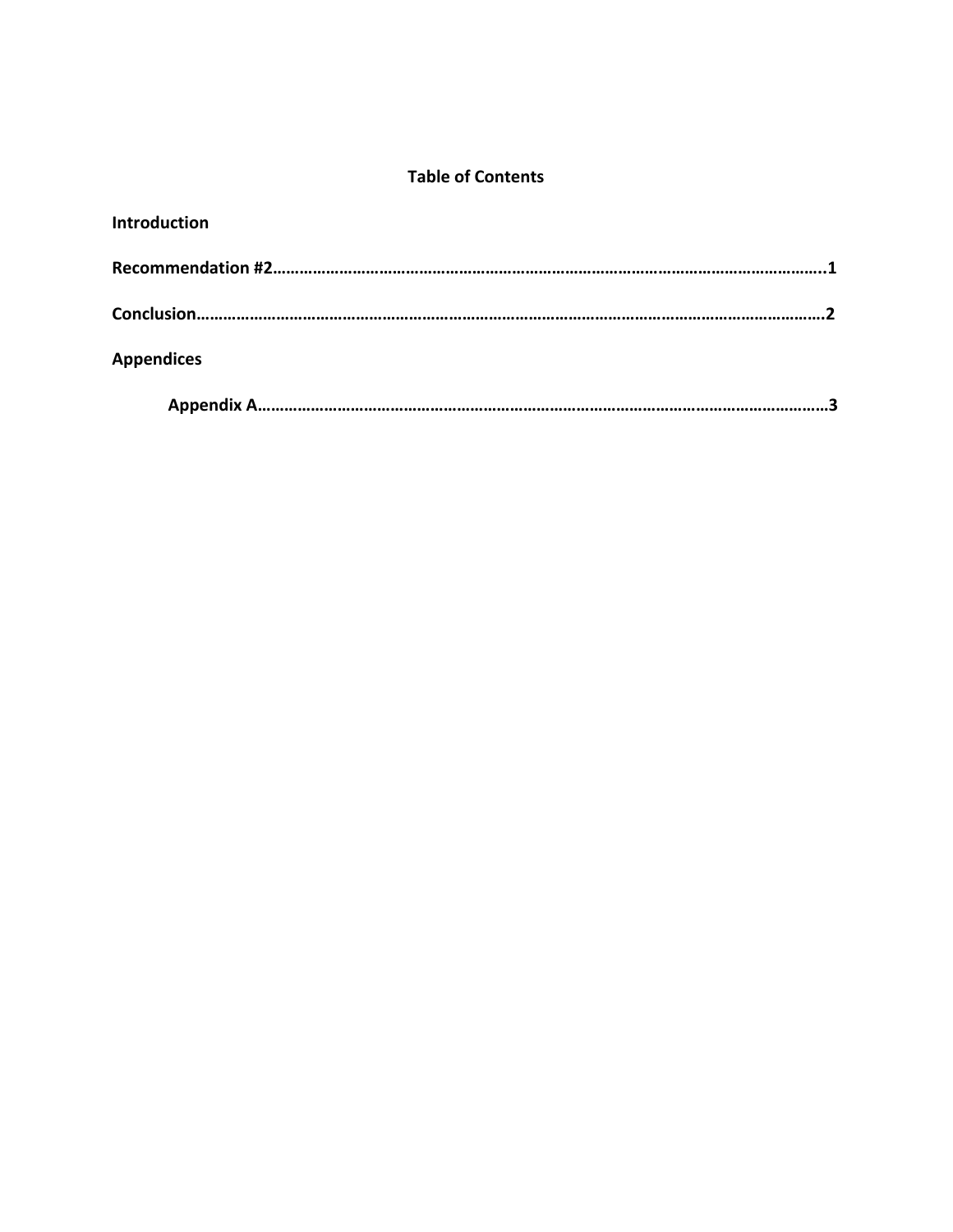#### **Introduction**

The Oregon Institute of Technology (OIT) regional accreditation was reaffirmed by Northwest Commission on Colleges and Universities based on the Spring 2016 Year Seven *Mission Fulfillment and Sustainability* Evaluation, however, with Recommendations.

A Spring 2017 Ad Hoc Report was submitted to the NW Commission addressing Recommendations 1 and 2. In a letter dated July 5, 2017 The Commission indicated that Recommendation 1 is now in compliance however, Recommendation 2 remains out of compliance. The Commission requested a Fall 2017 Ad Hoc Report without visit to address Recommendation 2 of the Spring 2016 Year Seven Peer-Evaluation Report (Standard 2.C.7).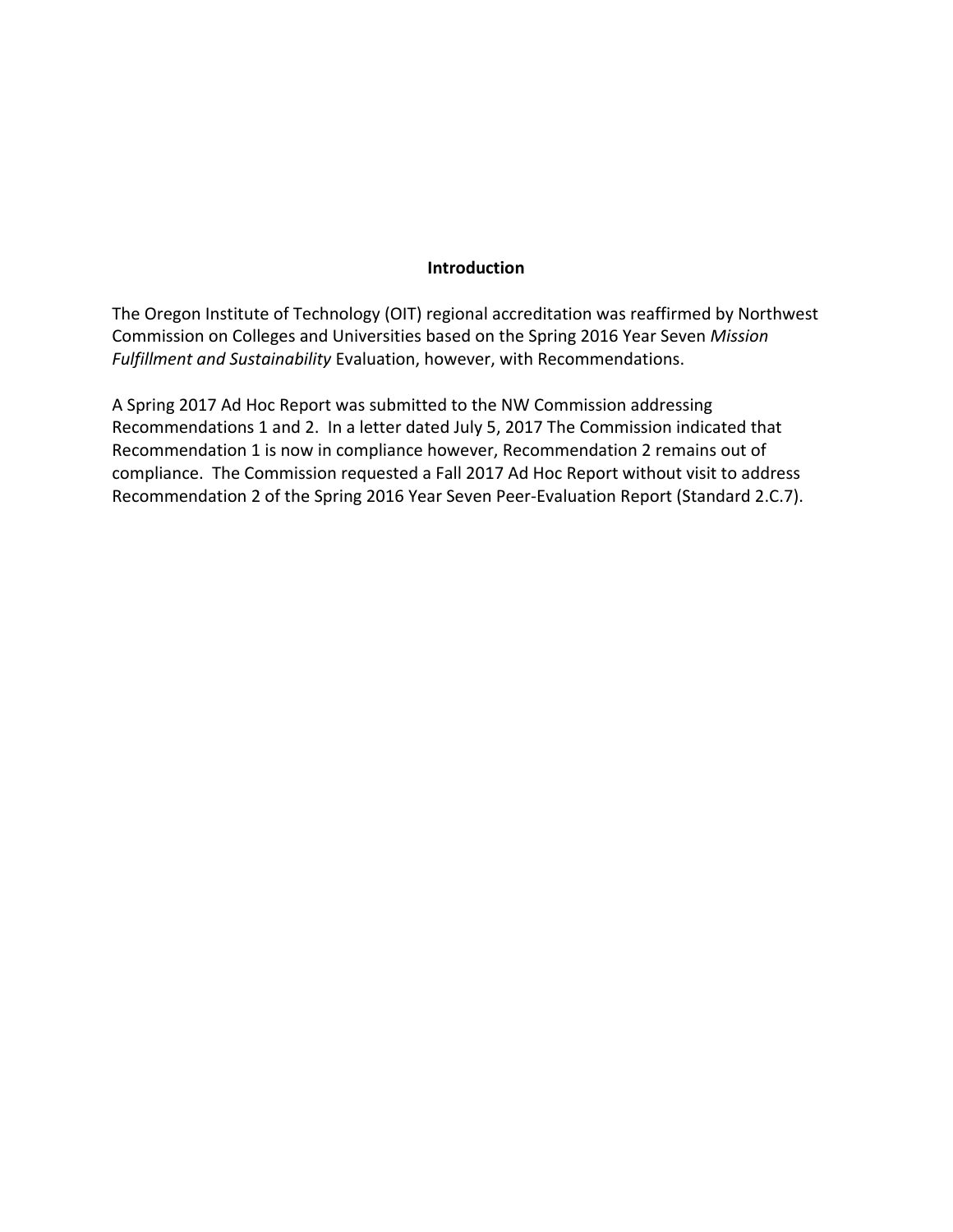#### **Recommendation 2**

"The evaluation committee recommends that OIT develop, enforce and document enforcement of a policy for credit for prior learning assessment that clearly meets the criteria of Standard 2.C.7. and particularly paragraph (b)."

Oregon Tech recognizes the importance of implementation and enforcement of Institutional policies. To that end, The Academic Standards Committee of the Faculty Senate drafted and presented a newly revised Credit for Prior Learning (CPL) policy during the 2016-2017 Academic Year. Through this work, the members of Academic Standards were able to identify additional methods in which credit for prior learning might be expanded to better serve students. As a result, the CPL policy now also speaks to Standard 2.C.8 of the NWCCU Standards.

The draft policy was reviewed and approved by the Faculty Senate during the regular monthly meeting on Tuesday June 6, 2017. (Please see Appendix A, OIT-13-013.)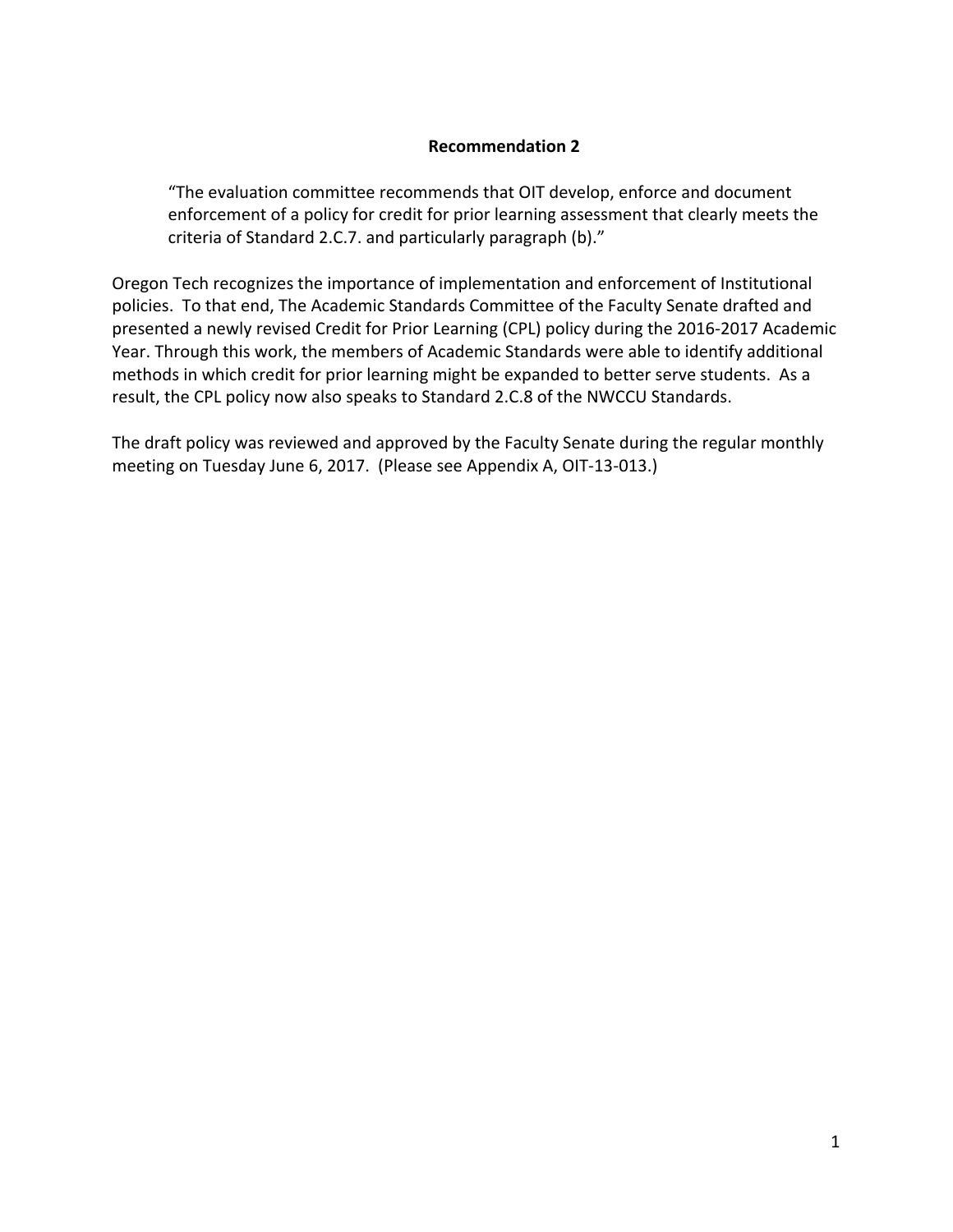#### **Conclusion**

Oregon Institute of Technology continues progress towards final adoption of a new Credit for Prior Learning policy. This policy will be reviewed by the end of October 2017 by the President's Council, which is charged as follows:

**To assist in the formulation, drafting, revision, recommendation, and maintenance of the Board's and University's policies, the Board directs the President to establish and maintain a policy council.** 

**The Oregon Tech President's Council ("Council") will be convened by the President or President's designee on at least an annual basis. With the approval of the President, potential members of the Council may consist of, but are not limited to, the Provost, Vice Presidents, Associate Vice Presidents, Deans of the Colleges, Chief Human Resources and Civil Rights Officer, Presidents of Faculty Senate and Associated Students of Oregon Institute of Technology, and the Chair of the Administrative Council.** 

**The President's Council is a consultative, multi-functional group designed to provide valuable input and advice to the President on the categories of authority described in this Board Policy.** 

**The President's Council has the supplementary responsibilities to: 1) identify and seek solutions to problems crossing college jurisdictions; 2) maximize the planning efforts of the institution; and 3) enhance the communication processes within the institution.** 

Under normal circumstances President's Council meets at least annually, (and typically at the end of the academic year), in order to deliberate on policies that have been recommended by any of the bodies included in the charge above. Due to significant changes in leadership over the 2016-2017 academic year, the timeline for policy discussions/deliberations was delayed until Fall 2017. The most significant of those leadership changes include the arrival of the new University President in April 2017 and the new Vice President of Academic Affairs and Provost in July 2017. Through the transition with new leadership specific activities have been delayed, of which the meeting of the President's Council is one.

The Oregon Institute of Technology Administration holds accreditation in high regard and continues to work towards improvement. In this regard, the meeting of the President's Council is a high priority with particular attention to the Credit for Prior Learning Policy. A decision with respect to adoption of the new Oregon Institute of Technology Credit for Prior Learning Policy will be completed by the end of October 2017 and immediately reported to The Commission.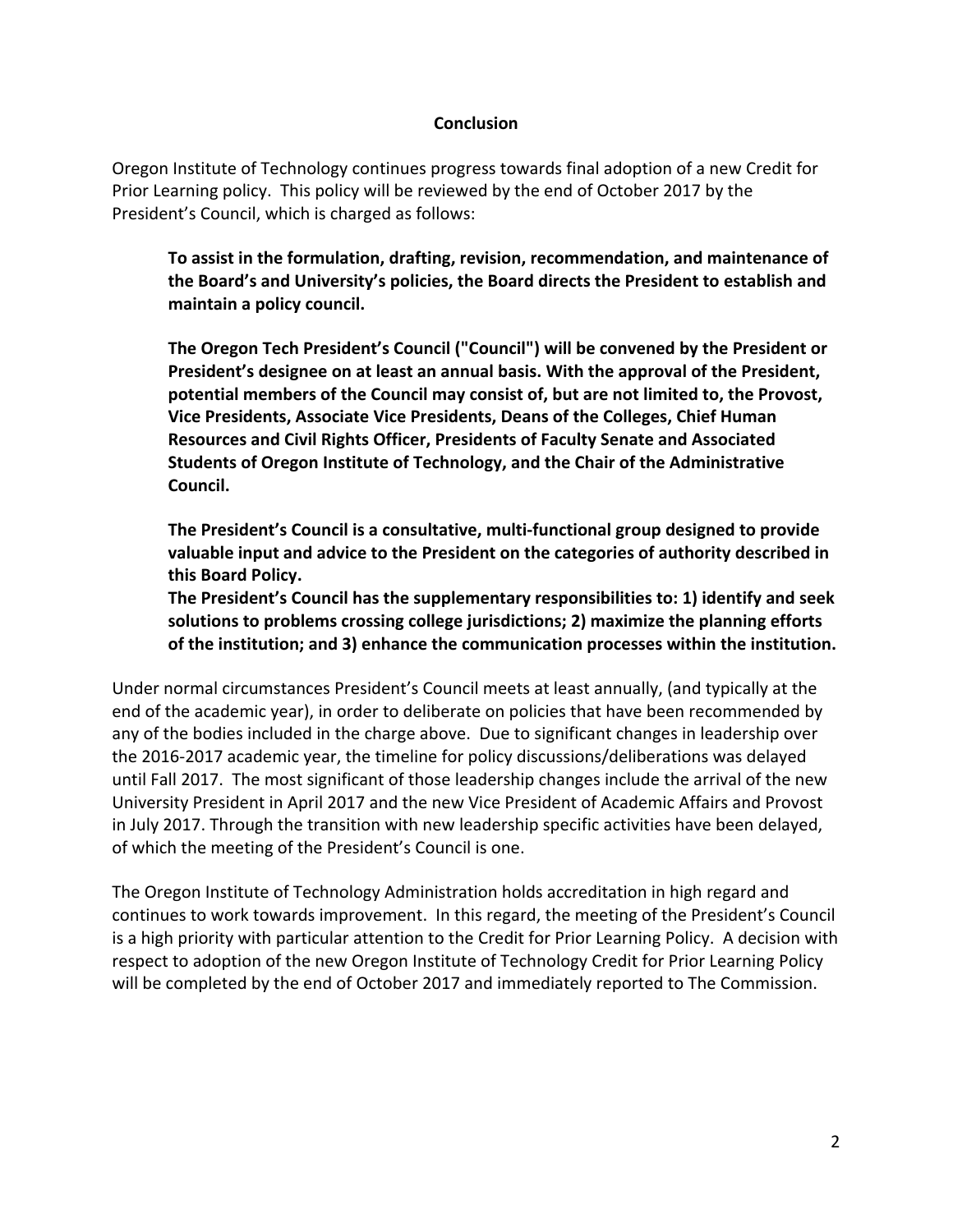#### **Appendix A Credit for Prior Learning Policy**

**Credit for Prior Learning OIT-13-013** 

Credit for prior learning by a student admitted to Oregon Institute of Technology (Oregon Tech) may be granted through a number of independent processes. The procedures used to grant the student appropriate academic credit are as follows.

#### **I. Transcripted Credit**

Transcripted credit is awarded through the following means A) Transfer Credit; B) Military Credit; C) College Level Examination Programs (CLEP) and Advanced Placement credit (AP); and D) International Baccalaureate (IB).

#### **A. Transfer Credit**

OIT makes every effort to give maximum consideration to the transfer work presented by enrolling students. To ensure that the student has the requisite knowledge, OIT follows these policies in determining credit:

#### **Accreditation Status of Institution**

The institution where the transfer credit was earned must be accredited by an accrediting body recognized by the Council for Higher Education Accreditation (CHEA).

Students transferring work from an institution that is not accredited by a CHEA-recognized accrediting body may receive transfer credit by 1) demonstrating prior experiential learning with a portfolio, 2) applying for credit after demonstrating competencies in advanced coursework in the same subject area or 3) challenging courses by exam.

#### **International Institutions**

Students seeking transfer credit from international institutions must provide OIT with a credential evaluation from an OIT-approved credential evaluation service. Credential evaluation information may be obtained from the Office of Admissions. The credential evaluation must include course titles, credits and grades. Students must also provide course descriptions in English from the international institution. Any associated costs are the responsibility of the student.

#### **Official Transcripts**

Prior to the formal awarding of transfer credit, the transfer student must provide an official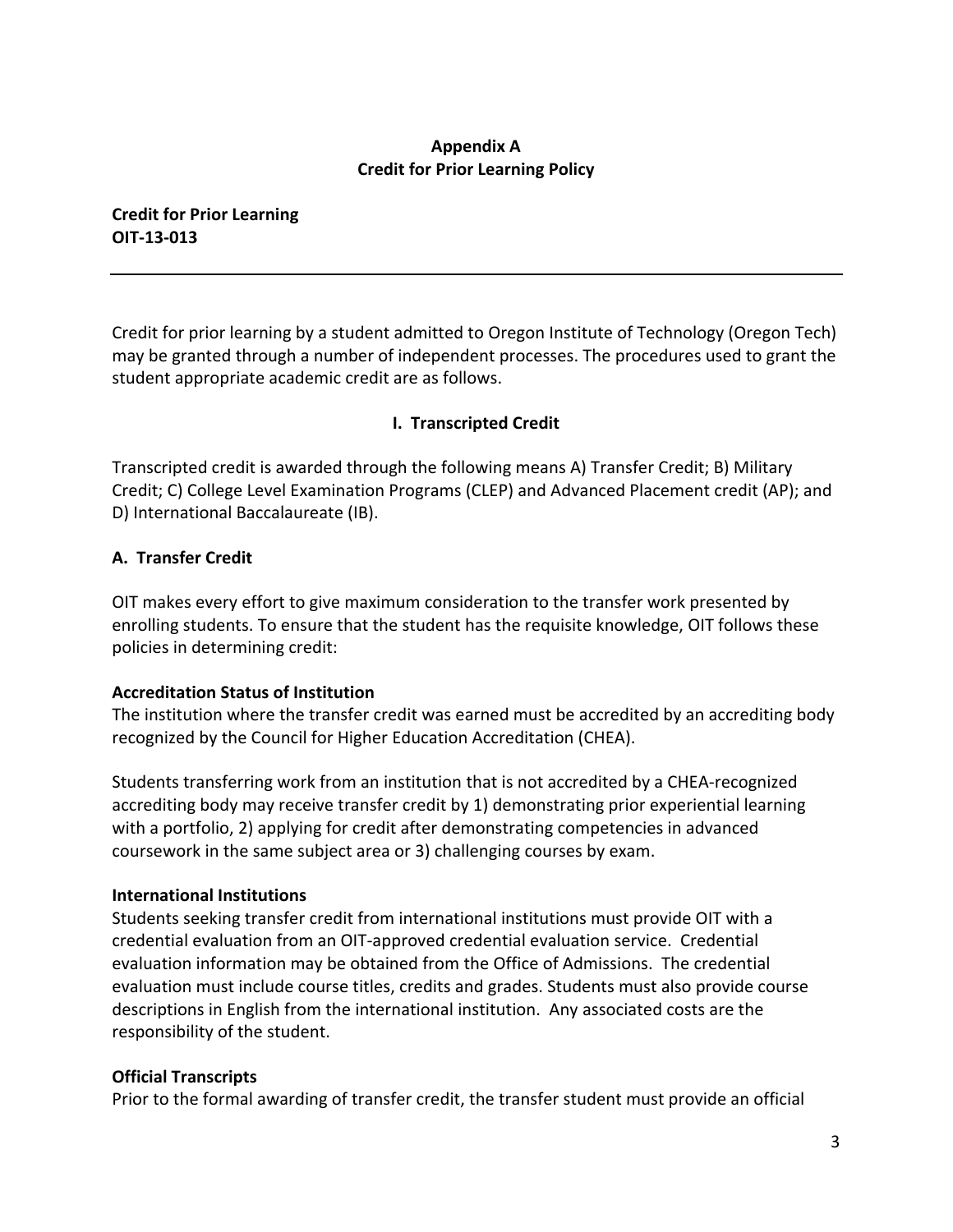transcript of coursework completed at all other higher education institutions. Failure to list all colleges attended on the Application for Admission may result in denial of admission or transfer credit.

Admitted transfer students must submit official transcripts at least one term prior to enrollment to ensure timely evaluation of transfer credits.

#### **Determination of Transfer Credit**

The OIT Registrar's Office determines the transfer equivalency of general-education courses using articulation agreements, course descriptions, course outlines, and course syllabi. The student's major department determines the transfer equivalency for technical or major courses using similar resources.

# **Applicability of Transfer Credit**

OIT provides a complete, written transfer evaluation upon the admission of the student, prior to the planned term of enrollment. The evaluation delineates the transfer credit on a courseby-course basis and specifies direct course equivalencies, courses which may be used towards general-education requirements, elective credits and courses which do not receive credit.

At the time of admission, OIT's written transfer evaluation may include elective credits that do not apply towards a specific degree. These credits will be recorded as transfer credit for registration purposes, allowing the student an earlier registration appointment based on total earned credit hours.

Some transfer work, which may not be directly equivalent to OIT courses, may be appropriately substituted to meet OIT requirements. Students may seek course substitution approval by completing the Course Waiver/Substitution form and obtaining the signature of the advisor, department chair and Registrar.

#### **Credit for Alternative-Delivery Courses**

Courses taken by alternative delivery from other accredited institutions will be evaluated as transfer credit.

#### **Minimum Grade Standards**

OIT considers for transfer those courses that carry a grade of D or better from an accredited institution. However, many OIT departments require C or better course grades for prerequisite and graduation purposes.

#### **Pre-College Level Transfer Credit**

OIT does not accept for transfer credit courses that are considered pre-college or vocational. OIT determines the level and nature of the course by examining the catalog description and course-numbering system of the student's prior college.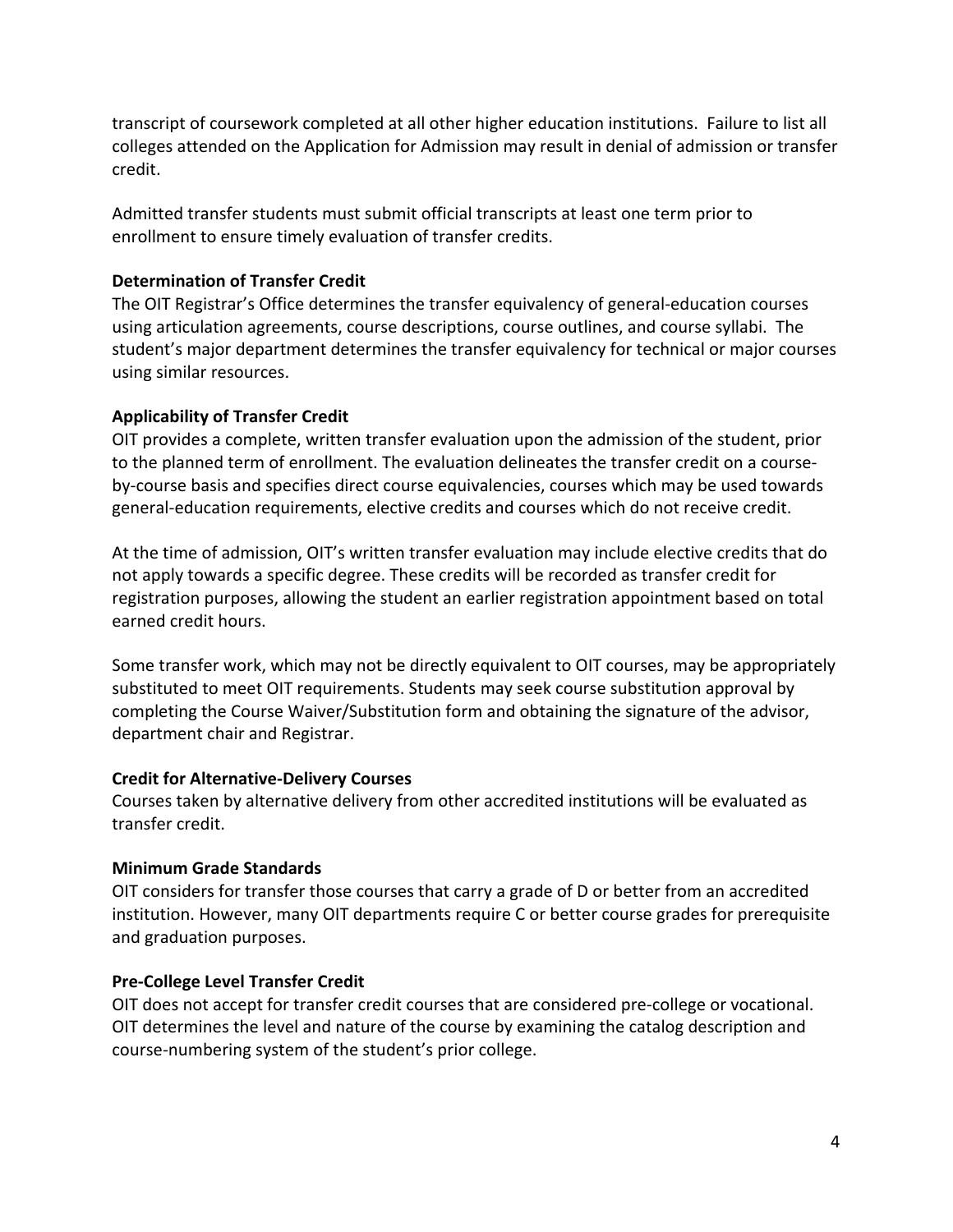#### **Pre-Approval of Transfer Credit**

OIT students who plan to enroll at other institutions during the summer or to complete coursework for the degree *in absentia* are encouraged to obtain written pre-approval of transfer credit to ensure transfer equivalency for degree purposes.

#### **B. Military Credit**

OIT will grant credit for military courses and experiences based on American Council of Education (ACE) guidelines (found in the *Guide to the Evaluation of Educational Experience in the Armed Forces*) and faculty recommendations. Credit is awarded in accordance with transfer credit policies at OIT. Students may request evaluation of military credit by furnishing an official Joint Services Transcript (JST) or Sailor Marine American Council on Education Registry Transcript (SMART).

# **C. College-Level Examination Programs and Advanced Placement Credit:**

# **College Level Examination Program (CLEP)**

OIT will award credit for several college-level examination programs. These examinations must be completed with a satisfactory score and an original copy of test results must be forwarded to the Registrars Office from the testing service. In order to receive such credit, the student must be admitted to an OIT degree program and registered for classes during the quarter in which the request is made. OIT awards credit for College-Level Examination Program (CLEP) *subject*  examinations, but not for CLEP *general* examinations. Information on CLEP course equivalencies and minimum scores may be obtained from the OIT Registrar's Office website.

#### **Advanced Placement (AP)**

Students who complete college-level work in high school under the Advanced Placement (AP) program must achieve a minimum score of three to be granted credit on their OIT transcript. AP course equivalences are listed on the Registrar's Office website.

A maximum of 25 percent of the credits used toward the degree may be CLEP and AP.

#### **D. International Baccalaureate**

OIT evaluates IB test scores much in the same way it evaluates AP scores. Students must have official test scores sent to the Office of Admissions. Oregon Tech may award credit to students who receive a 5 or higher on any Higher Level IB examination. No credit is awarded for Subsidiary Level exams.

#### **II. Credit for Prior Experiential Learning**

Credit for prior experiential learning is awarded through the following means A) Credit for National Registry or Licensure Exams; B) Credit by Examination; and C) Credit by Portfolio. These categories are for credit that is awarded for educational accomplishments attained outside of accredited post-secondary institutions.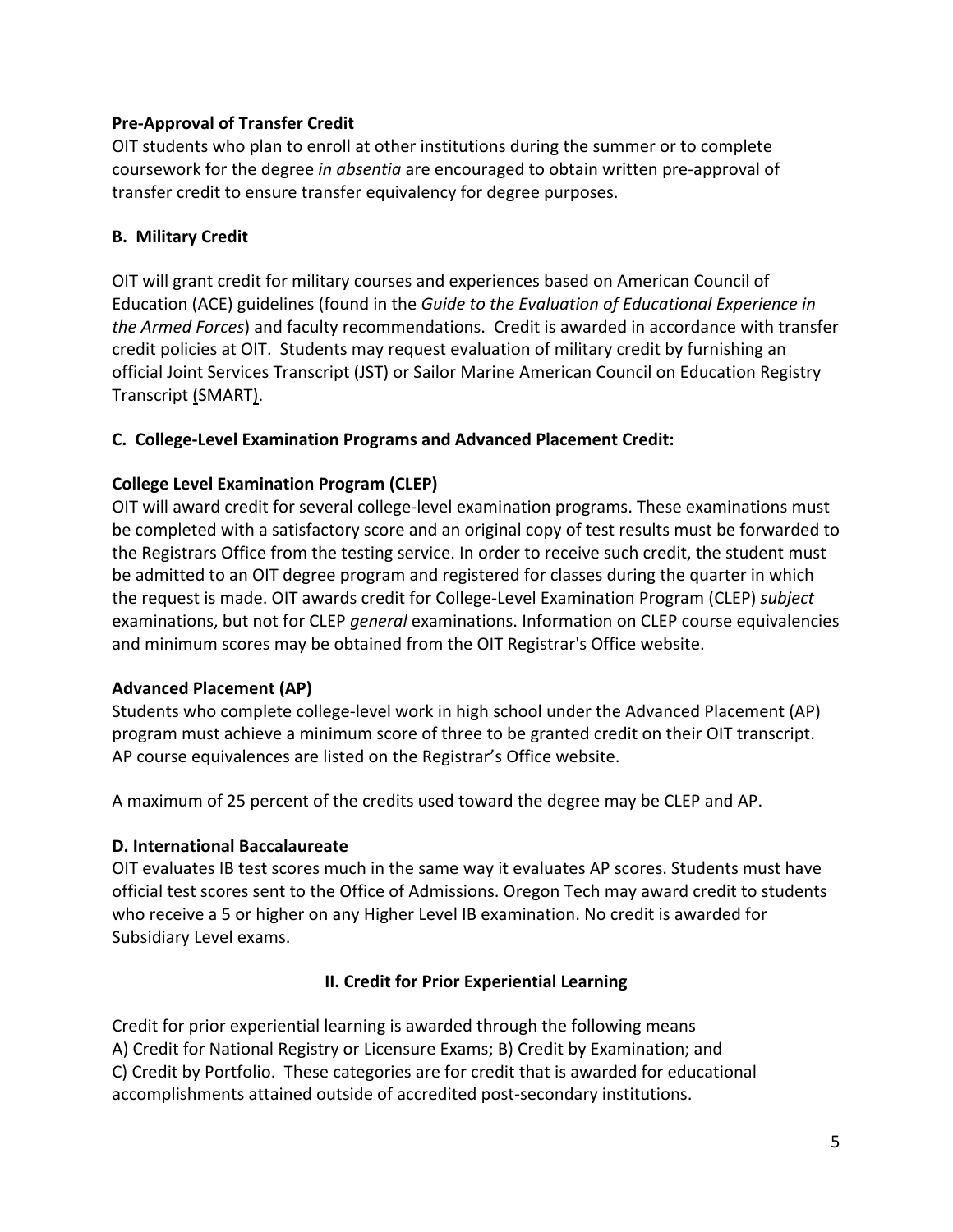No more than 25 percent of the credits needed for a degree or certificate may be from credit for Prior Experiential Learning.

# **A. Credit for National Registry or Licensure Exams**

In accordance with NWCCU's Standard 2.C.8, OIT will award a pre-approved block of credit (up to 50%) to fully admitted and enrolled students who have passed a national registry or licensure exam in majors offered by the institution. Full information is maintained in the Registrar's Office and in the Office of Online Learning, which coordinates on-line degree completion programs offered by OIT.

# **B. Credit by Examination**

Students currently enrolled at OIT may request credit for a course by special examination. This process is called a course challenge and the provisions are:

- 1. Credit by examination (course challenge) is available to students who are fully admitted in degree-granting programs.
- 2. Students may not challenge a course which they have previously taken for credit and received a grade other than an audit, nor may they challenge the same course more than once. If students register for a course they wish to challenge, they must drop and challenge the course before the last day to drop without a record.
- 3. Credit by examination counts toward graduation residency requirements.
- 4. Examinations receive either a P (pass) or NP (no pass). A pass suggests the student has mastered the material comparable to a grade of C or better in the course being challenged. The Registrar records P grades on the student transcript, but does not count the P in grade-point-average calculations. The Registrar does not record NP grades.
- 5. Students must pay a non-refundable per-credit fee**,** as published by the Office of Business Affairs**,** prior to the examination.
- 6. Departments are responsible for preparing an appropriate assessment process. The Department is also responsible for evaluating the student's response and submitting results to the Registrar's Office. Departments reserve the right to declare any course offering as non-challengeable.

Further procedures and general guidelines for course challenges may be obtained from the Registrar's Office.

# **C. Credit by Portfolio**

Oregon Institute of Technology recognizes that students learn outside the classroom through experiences on the job, vocational education, professional development courses, workshops, and independent study. OIT may grant credit by portfolio when the evidence provided is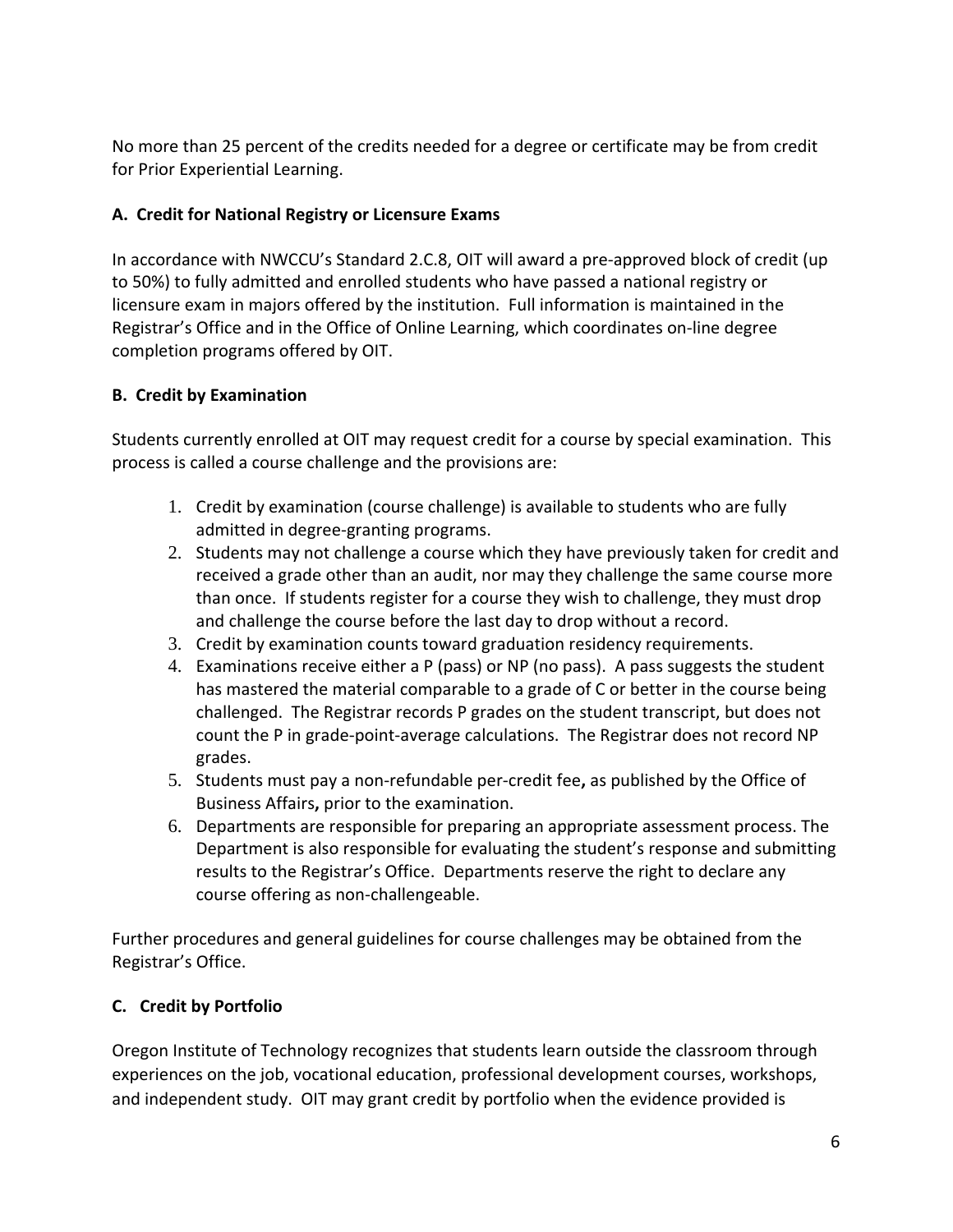judged to be equivalent to college-level courses in the OIT curriculum. This process is appropriate primarily for students who wish to demonstrate learning for more than one required course since, typically, credit by portfolio replaces a series of major specific courses.

#### **Procedure**

Students seeking credit by portfolio should first confer with their advisor and the appropriate department to help assess if their experience and learning qualify for this process. If it is determined that portfolio assessment is appropriate, the student should contact the Registrar.

The Registrar will determine whether the student has met the eligibility requirements outlined in this policy. If so, the Registrar and the Department Chair will sign the student's Credit by Portfolio Application.

The student will submit his/her Credit by Portfolio Application and completed portfolio to the appropriate Department(s). If the portfolio includes multiple content areas, then copies of the portfolio and form need to go to each content department. The appropriate faculty evaluator(s) as determined by the department chair(s) will have access to this portfolio. Credit will be granted only for courses within a department's specific content area.

The faculty evaluator(s) will review the portfolio and if necessary will interview the student. Review of the portfolio will ensure that the learning experience demonstrates the theories, competencies, and outcomes of the academic subject matter. When appropriate, the faculty evaluator(s) may choose to consult with others who have expertise in the subject matter before making a decision as to whether or not to grant credit. The final decision is recorded on the student's Credit by Portfolio Application and will be forwarded to the Registrar. The Credit by Portfolio Application will be included in the student's permanent academic record. The portfolio will be retained in accordance with OIT's Archives and Record Management guidelines.

#### **Level of Credit**

OIT grants credit by portfolio at the undergraduate level only. Credit will be awarded only for documented prior learning that has a balance, appropriate to the subject, between theory and practical application, and not just for prior experience. Credit should be appropriate to the academic context in which it is accepted.

#### **Eligibility Requirements**

The student must be fully admitted and enrolled at OIT. Credit will not be granted until the student has successfully completed the procedure outlined in this policy.

Credit by portfolio will not be granted if the student has already received credit for the same course. Credit may only be granted for courses offered by OIT and the university reserves the right to declare any course offering as inappropriate for credit by portfolio.